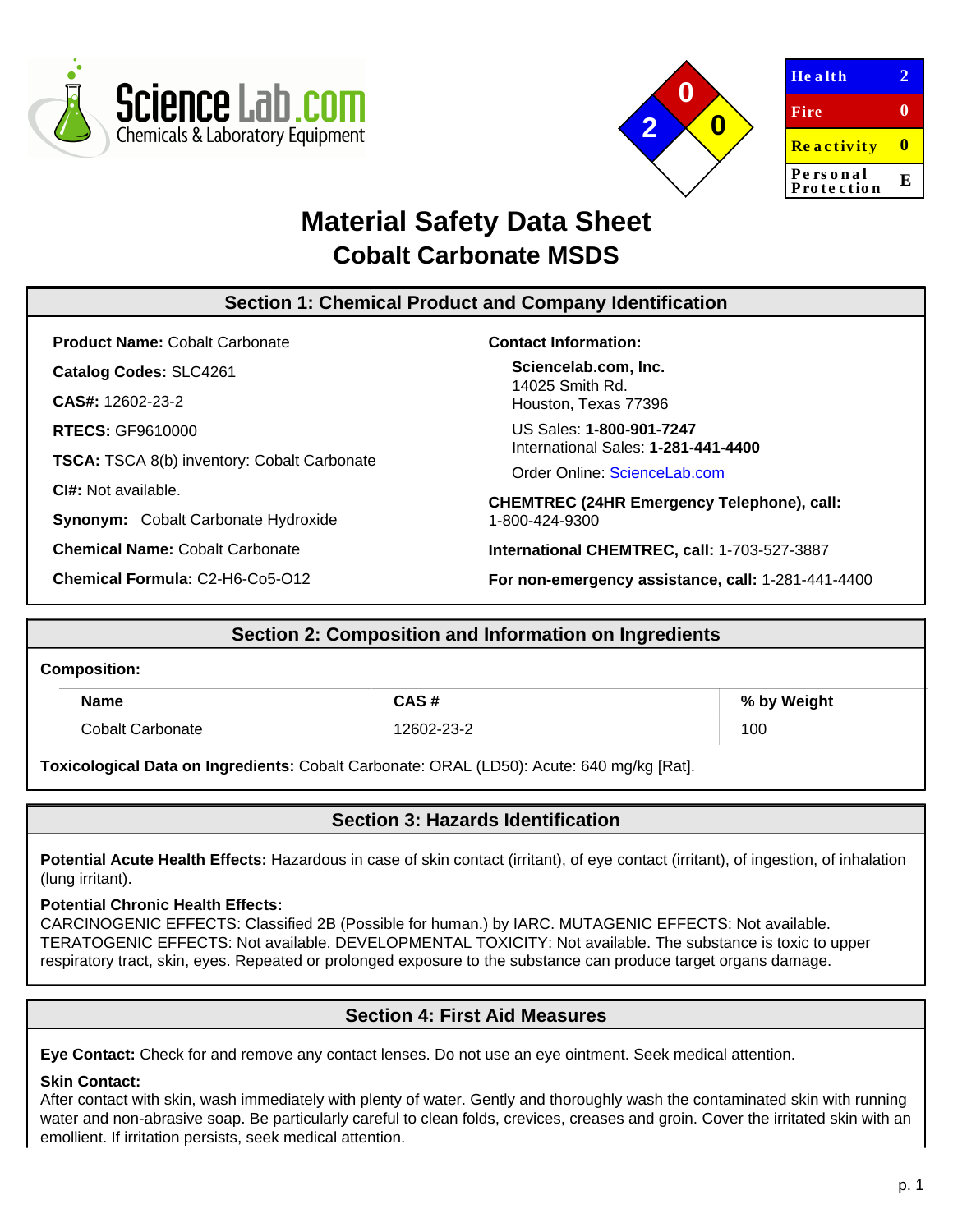### **Serious Skin Contact:**

Wash with a disinfectant soap and cover the contaminated skin with an anti-bacterial cream. Seek immediate medical attention.

**Inhalation:** Allow the victim to rest in a well ventilated area. Seek immediate medical attention.

**Serious Inhalation:** Not available.

#### **Ingestion:**

Do not induce vomiting. Examine the lips and mouth to ascertain whether the tissues are damaged, a possible indication that the toxic material was ingested; the absence of such signs, however, is not conclusive. Loosen tight clothing such as a collar, tie, belt or waistband. If the victim is not breathing, perform mouth-to-mouth resuscitation. Seek immediate medical attention.

**Serious Ingestion:** Not available.

# **Section 5: Fire and Explosion Data**

**Flammability of the Product:** Non-flammable.

**Auto-Ignition Temperature:** Not applicable.

**Flash Points:** Not applicable.

**Flammable Limits:** Not applicable.

**Products of Combustion:** Not available.

**Fire Hazards in Presence of Various Substances:** Not applicable.

#### **Explosion Hazards in Presence of Various Substances:**

Risks of explosion of the product in presence of mechanical impact: Not available. Risks of explosion of the product in presence of static discharge: Not available.

**Fire Fighting Media and Instructions:** Not applicable.

**Special Remarks on Fire Hazards:** Not available.

**Special Remarks on Explosion Hazards:** Not available.

## **Section 6: Accidental Release Measures**

#### **Small Spill:**

Use appropriate tools to put the spilled solid in a convenient waste disposal container. Finish cleaning by spreading water on the contaminated surface and dispose of according to local and regional authority requirements.

#### **Large Spill:**

Use a shovel to put the material into a convenient waste disposal container. Finish cleaning by spreading water on the contaminated surface and allow to evacuate through the sanitary system.

# **Section 7: Handling and Storage**

#### **Precautions:**

Keep locked up Do not ingest. Do not breathe dust. Wear suitable protective clothing In case of insufficient ventilation, wear suitable respiratory equipment If ingested, seek medical advice immediately and show the container or the label. Avoid contact with skin and eyes

#### **Storage:**

Carcinogenic, teratogenic or mutagenic materials should be stored in a separate locked safety storage cabinet or room.

# **Section 8: Exposure Controls/Personal Protection**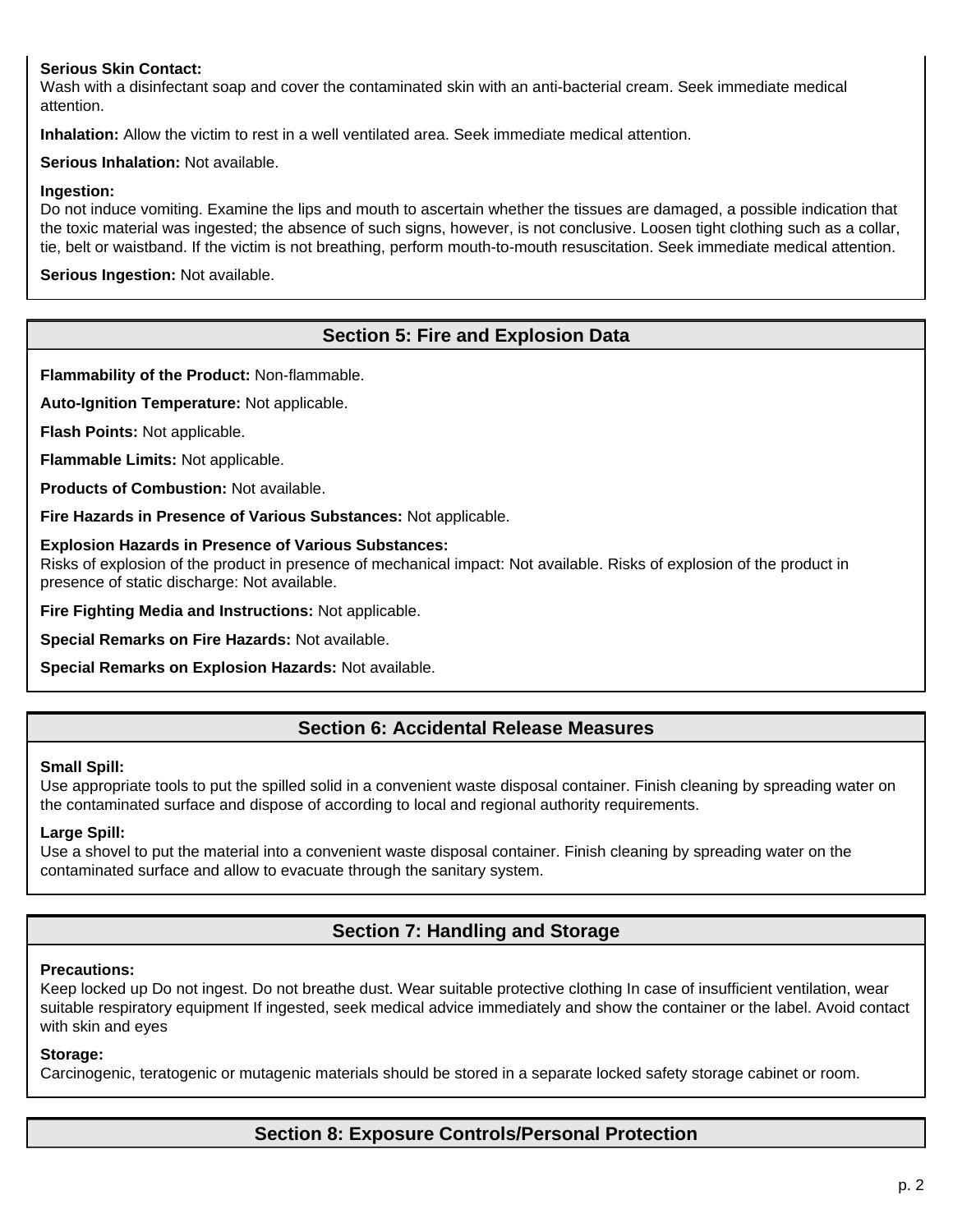### **Engineering Controls:**

Use process enclosures, local exhaust ventilation, or other engineering controls to keep airborne levels below recommended exposure limits. If user operations generate dust, fume or mist, use ventilation to keep exposure to airborne contaminants below the exposure limit.

#### **Personal Protection:**

Splash goggles. Lab coat. Dust respirator. Be sure to use an approved/certified respirator or equivalent. Gloves.

#### **Personal Protection in Case of a Large Spill:**

Splash goggles. Full suit. Dust respirator. Boots. Gloves. A self contained breathing apparatus should be used to avoid inhalation of the product. Suggested protective clothing might not be sufficient; consult a specialist BEFORE handling this product.

**Exposure Limits:** Not available.

#### **Section 9: Physical and Chemical Properties**

**Physical state and appearance:** Solid. (Powdered solid.)

**Odor:** Odorless.

**Taste:** Not available.

**Molecular Weight:** 516.73 g/mole

**Color:** Reddish-purple

**pH (1% soln/water):** Not applicable.

**Boiling Point:** Not available.

**Melting Point:** Not available.

**Critical Temperature:** Not available.

**Specific Gravity:** 4.13 (Water = 1)

**Vapor Pressure:** Not applicable.

**Vapor Density:** Not available.

**Volatility:** Not available.

**Odor Threshold:** Not available.

**Water/Oil Dist. Coeff.:** Not available.

**Ionicity (in Water):** Not available.

**Dispersion Properties:** Is not dispersed in cold water, hot water.

**Solubility:** Insoluble in cold water, hot water.

# **Section 10: Stability and Reactivity Data**

**Stability:** The product is stable. **Instability Temperature:** Not available. **Conditions of Instability:** Not available. **Incompatibility with various substances:** Not available. **Corrosivity:** Not available. **Special Remarks on Reactivity:** Not available.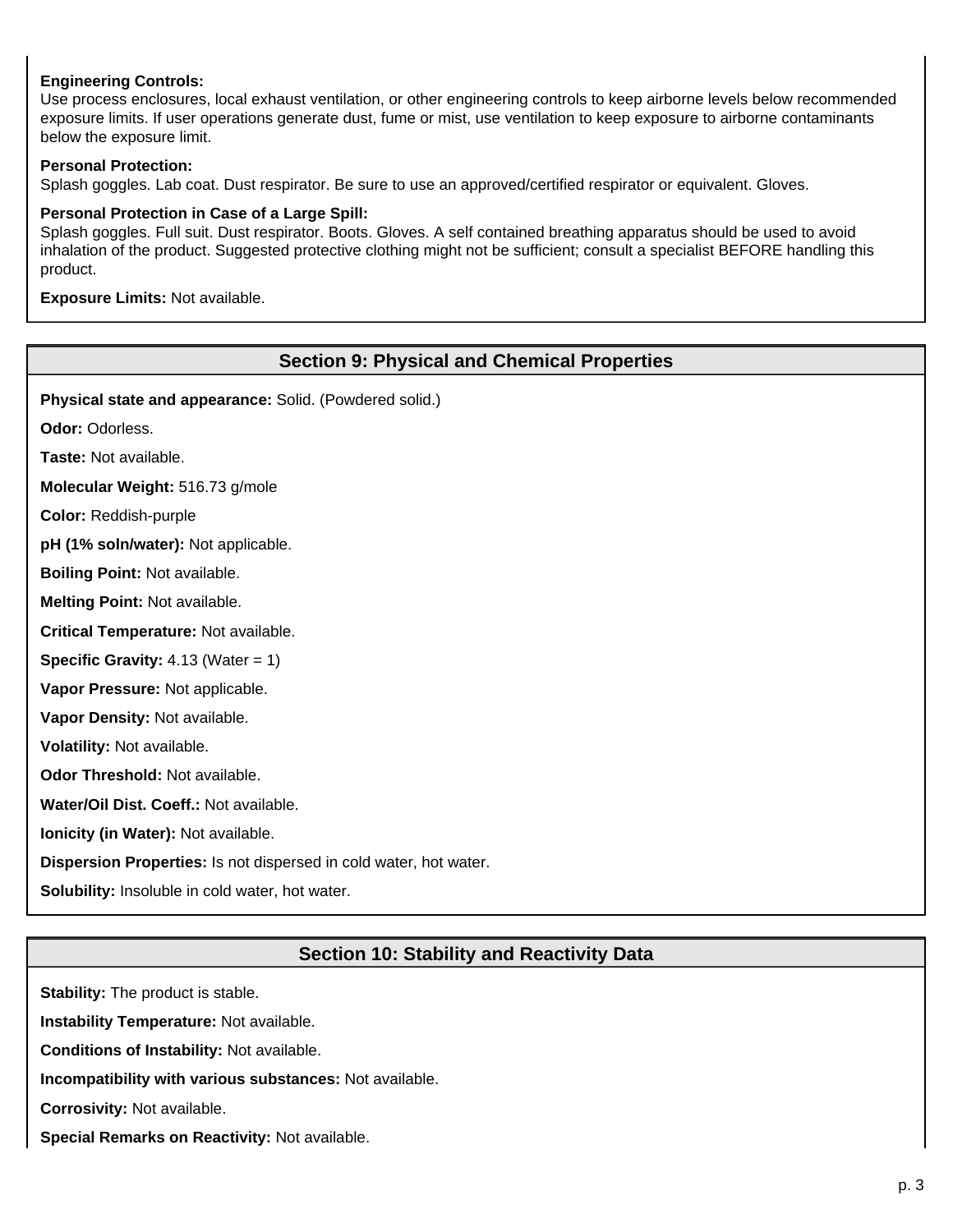**Special Remarks on Corrosivity:** Not available.

### **Polymerization:** No.

# **Section 11: Toxicological Information**

**Routes of Entry:** Absorbed through skin. Dermal contact. Eye contact. Inhalation. Ingestion.

**Toxicity to Animals:** Acute oral toxicity (LD50): 640 mg/kg [Rat].

#### **Chronic Effects on Humans:**

CARCINOGENIC EFFECTS: Classified 2B (Possible for human.) by IARC. The substance is toxic to upper respiratory tract, skin, eyes.

**Other Toxic Effects on Humans:** Hazardous in case of skin contact (irritant), of ingestion, of inhalation (lung irritant).

**Special Remarks on Toxicity to Animals:** Not available.

**Special Remarks on Chronic Effects on Humans:** Not available.

**Special Remarks on other Toxic Effects on Humans:** Not available.

# **Section 12: Ecological Information**

**Ecotoxicity:** Not available.

**BOD5 and COD:** Not available.

**Products of Biodegradation:**

Possibly hazardous short term degradation products are not likely. However, long term degradation products may arise.

**Toxicity of the Products of Biodegradation:** The products of degradation are less toxic than the product itself.

**Special Remarks on the Products of Biodegradation:** Not available.

# **Section 13: Disposal Considerations**

**Waste Disposal:**

# **Section 14: Transport Information**

**DOT Classification:** Not a DOT controlled material (United States).

**Identification:** Not applicable.

**Special Provisions for Transport:** Not applicable.

# **Section 15: Other Regulatory Information**

**Federal and State Regulations:** TSCA 8(b) inventory: Cobalt Carbonate

**Other Regulations:** OSHA: Hazardous by definition of Hazard Communication Standard (29 CFR 1910.1200).

**Other Classifications:**

**WHMIS (Canada):** CLASS D-2A: Material causing other toxic effects (VERY TOXIC).

**DSCL (EEC):**